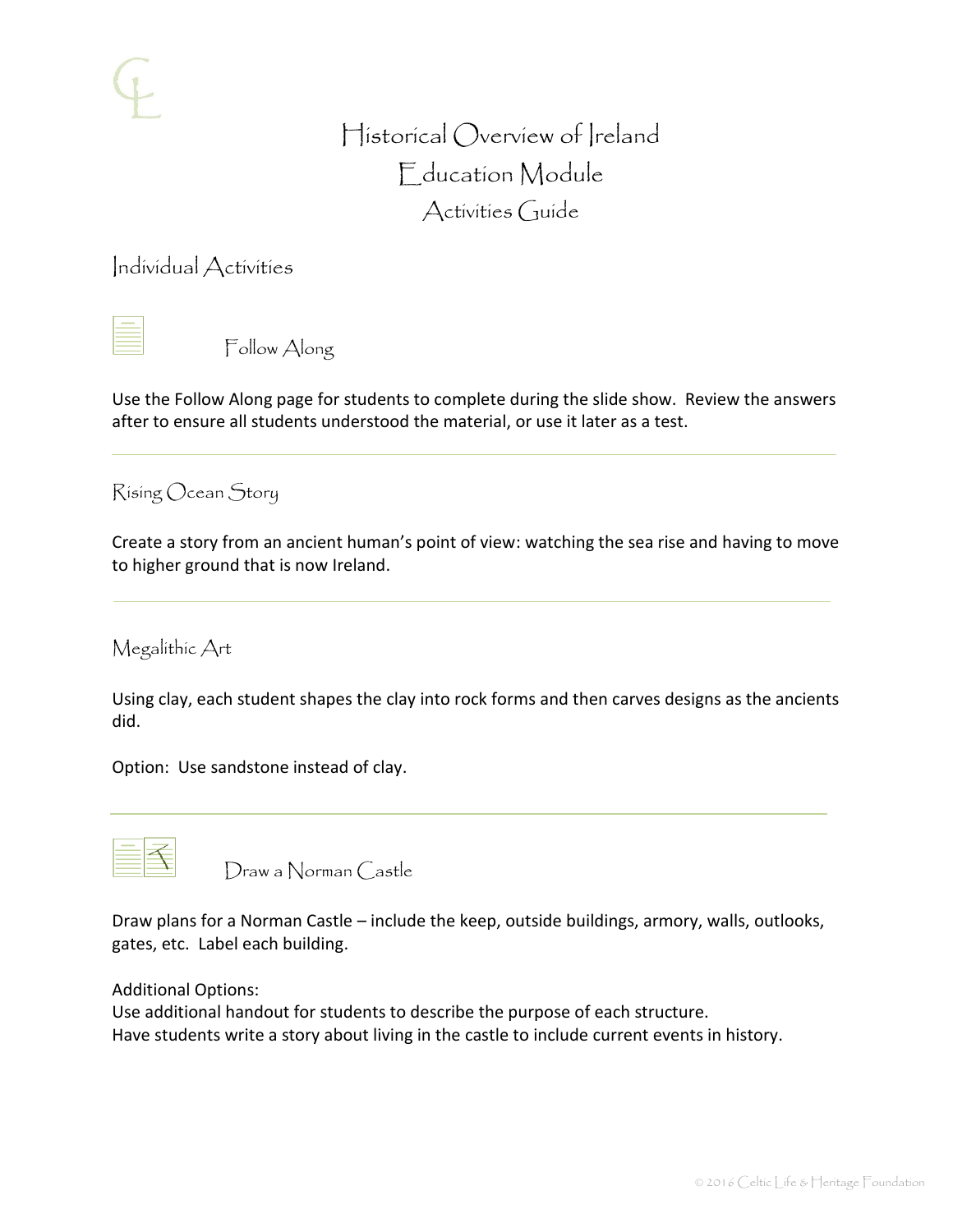

Historical Overview of Ireland, Student Activities, cont.

### Individual Activities, cont.



Create a Settlement

Draw out a settlement that could have been in what is known today as Ireland, to include all aspects of living. Students can research online for more information about each era. Choose from:

- 1. Early Irish Stone Age
- 2. Celts Bronze Age
- 4. Viking Era
- 5. Norman Era

3. Monastic Era

Creative Writing – A Character Story

Write the story of a person living in one of the era's below.

- 1. Early Irish Stone Age
- 2. Celts Bronze Age
- 3. Monastic Era
- 4. Viking Raids
- 5. Norman Invasion
- 6. English Invasion
- 7. Famine Time/Emigration
- 8. Independence

Option: Write a free form character story that includes three differences and three similarities to living in modern times.

Illuminated Manuscript

Using the template provided, create a one page illuminated manuscript complete with drawings and writing focused on one of the following topics:

- 1. Learnings from the module
- 2. Short history of person living in Ireland during one of the time periods in the module
- 3. Thoughts/ideas as a result of module
- 4. Personal story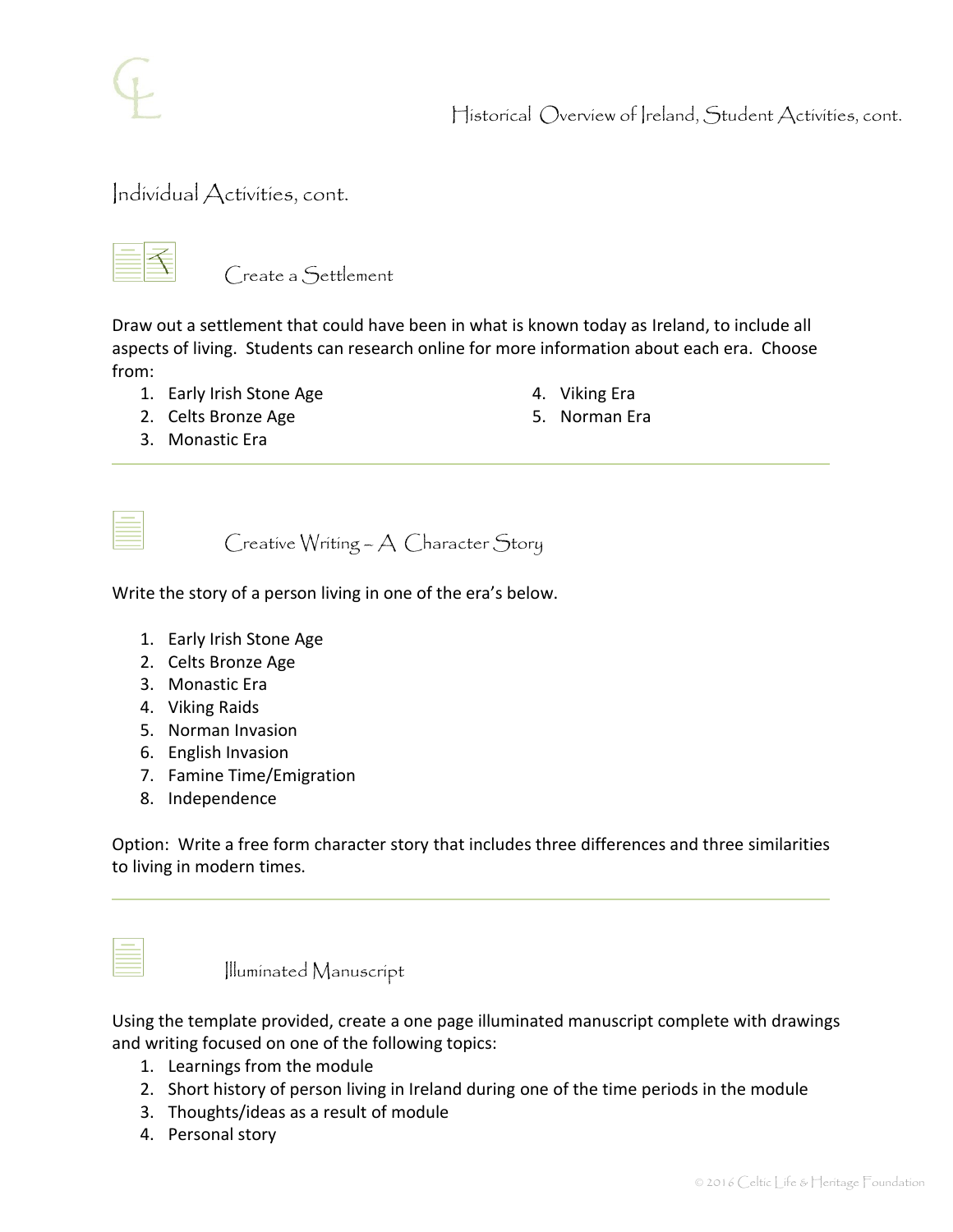

Historical Overview of Ireland, Student Activities, cont.

### Individual Activities, cont.



Celtic Hut Model

Using only materials that can be found in nature (stones/rocks, twigs, grasses, etc.) and glue, construct a Celtic hut. Students can built a complete hut or cut away (half). If cut away, add interior (beds, baskets, etc.) Students can use internet for additional research on Celtic living to add in interiors and learn what building materials were used.



Celtic Cross Panels

Using the template provided, students create their own stone panels that tell a story either of their life or a section of it. Students can incorporate symbols from their own heritage or use Celtic symbols in the panels.

Option – Carve panels out of clay or soapstone

Celtic Knot

Create a design inspired by Celtic knot work. Design can represent family, self, an idea, or simply an abstract original. Showcase work around the class when complete.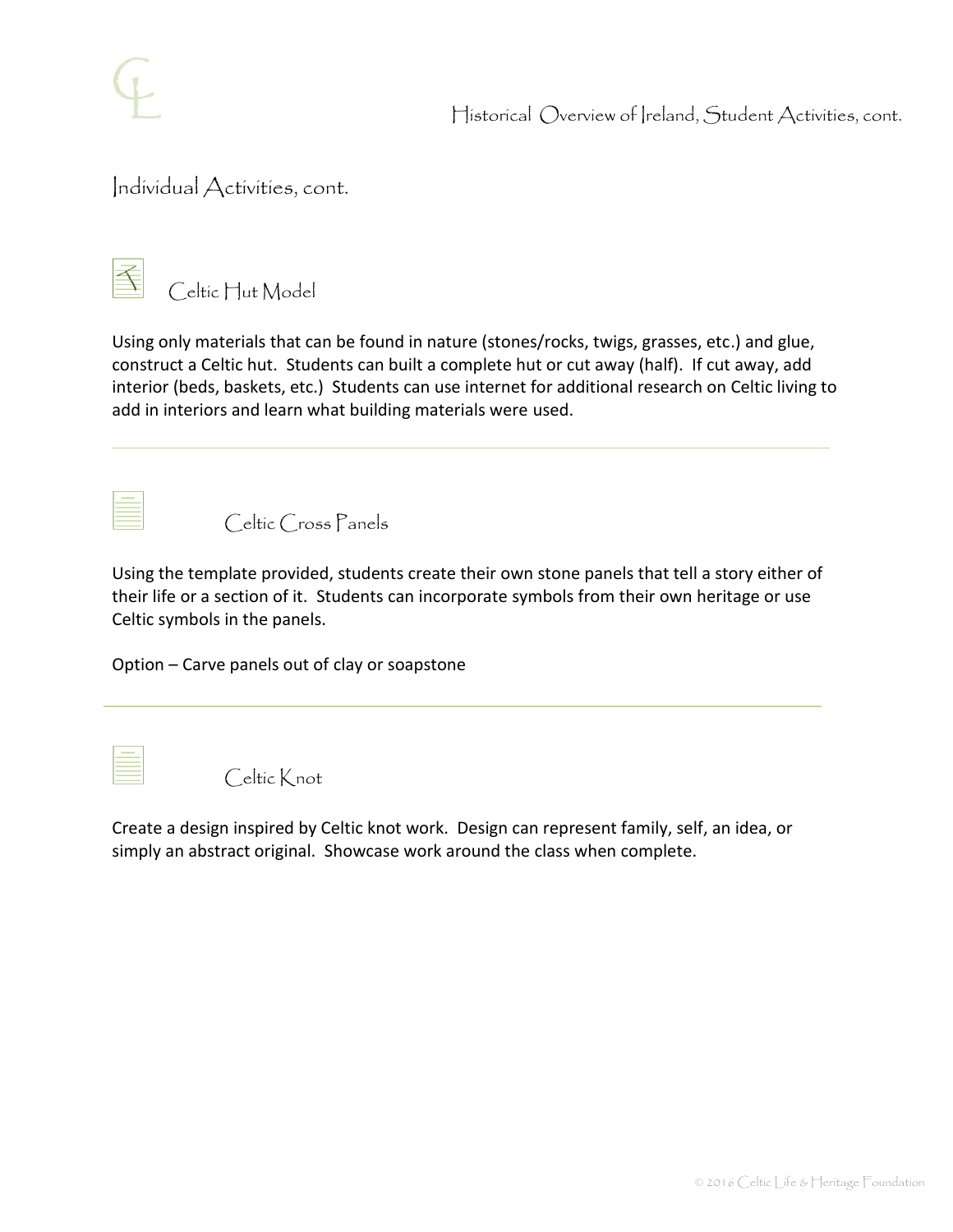

## Small Group Activities

Ten Questions

Assign each student a character during one of the time periods covered in the module. Give them time to research the character. No one is to know who they are except the student. When you say go, students try and guess who the other characters are in their group by asking up to ten yes or no questions. After ten minutes, see which group guessed the most characters.



Celtic Settlement

Divide the class into groups. Using only materials that can be found in nature (stones/rocks, twigs, grasses, etc.) and glue, construct a complete Celtic settlement. Students can use internet for additional research on Celtic living to add in details.

### Acting / Story

Divide the class into groups and have each come up with a story to act out in front of the class. The stories must be from one of the eras found in the module:

- 1. Early Irish Stone Age
- 2. Celts Bronze Age
- 3. Monastic Era
- 4. Viking Raids
- 5. Norman Invasion
- 6. English Invasion
- 7. Famine Time/Emigration
- 8. Independence

Option: Include all eight eras listed and have students present/perform in time order.

Option: Have each group create a short movie complete with characters and costumes. Students can film their movies with smartphones.